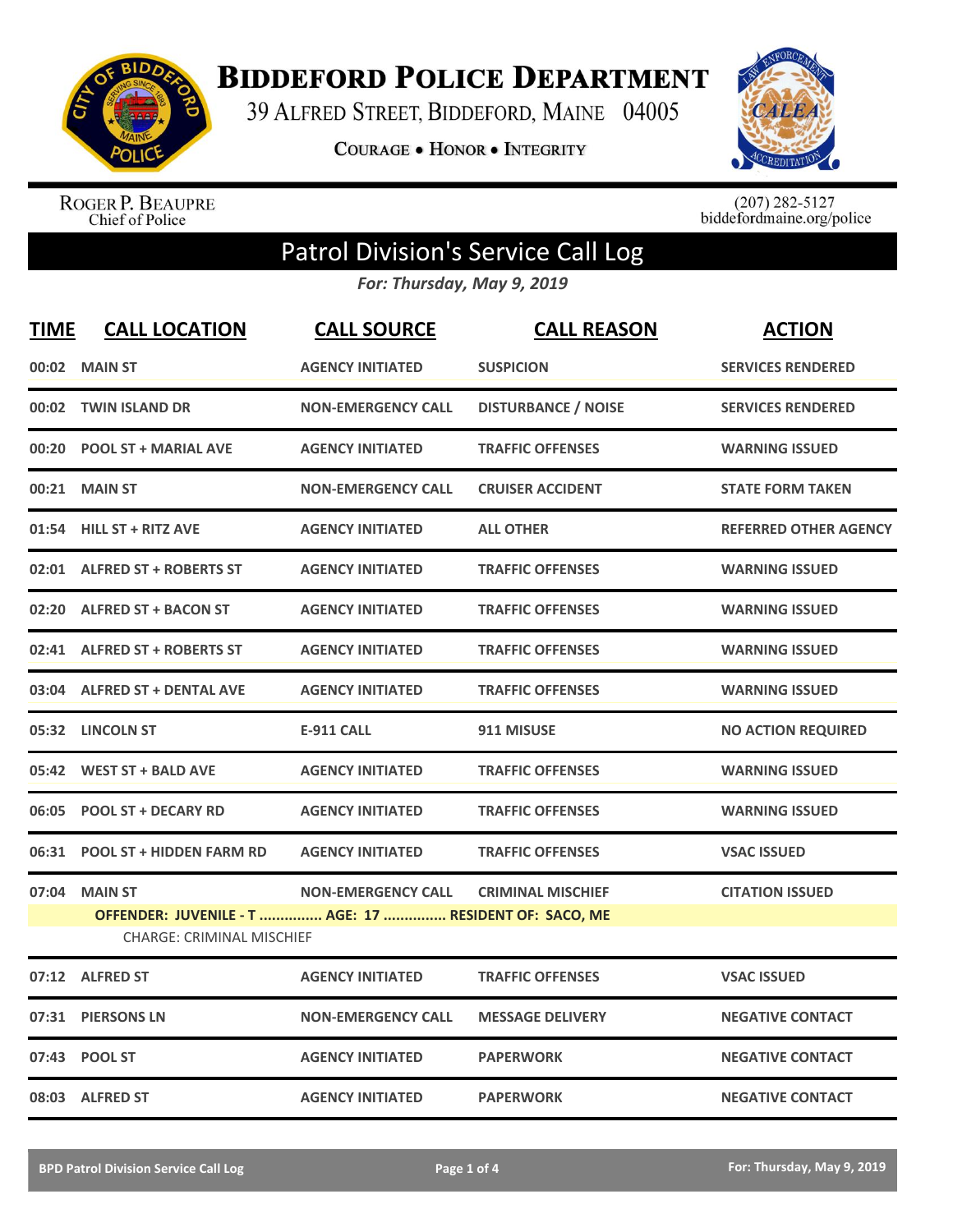| <b>TIME</b> | <b>CALL LOCATION</b>                                  | <b>CALL SOURCE</b>        | <b>CALL REASON</b>                                                                       | <b>ACTION</b>                |
|-------------|-------------------------------------------------------|---------------------------|------------------------------------------------------------------------------------------|------------------------------|
|             | 08:37 SOUTH ST                                        | <b>AGENCY INITIATED</b>   | <b>TRAFFIC OFFENSES</b>                                                                  | <b>WARNING ISSUED</b>        |
|             | 08:42 SOUTH ST                                        | <b>AGENCY INITIATED</b>   | <b>TRAFFIC OFFENSES</b>                                                                  | <b>WARNING ISSUED</b>        |
|             | 08:43 ADAMS ST                                        | <b>WALK-IN AT STATION</b> | <b>SUSPICION</b>                                                                         | <b>REPORT TAKEN</b>          |
|             | 08:45 POOL ST                                         | <b>NON-EMERGENCY CALL</b> | <b>CHECK WELFARE</b>                                                                     | <b>REPORT TAKEN</b>          |
|             | 08:55 SOUTH ST                                        | <b>AGENCY INITIATED</b>   | <b>TRAFFIC OFFENSES</b>                                                                  | <b>WARNING ISSUED</b>        |
|             | 08:58 WESTERN AVE                                     | <b>E-911 CALL</b>         | 911 MISUSE                                                                               | <b>SERVICES RENDERED</b>     |
|             | 09:13 POOL ST                                         | <b>NON-EMERGENCY CALL</b> | <b>CHECK WELFARE</b>                                                                     | <b>NO ACTION REQUIRED</b>    |
|             | 09:21 SOUTH ST                                        | <b>WALK-IN AT STATION</b> | <b>PAPERWORK</b>                                                                         | <b>SERVICES RENDERED</b>     |
|             | 09:40 MEDICAL CENTER DR                               | <b>AGENCY INITIATED</b>   | <b>HANDICAP VIOLATION</b>                                                                | <b>NO VIOLATION</b>          |
|             | 10:10 GERTRUDE AVE                                    | <b>E-911 CALL</b>         | <b>SUSPICION</b>                                                                         | <b>GONE ON ARRIVAL</b>       |
|             | <b>10:16 HILL ST</b><br><b>CHARGE: WARRANT ARREST</b> | <b>AGENCY INITIATED</b>   | <b>DOMESTIC COMPLAINTS</b><br>OFFENDER: SAIMA SAYED  AGE: 25  RESIDENT OF: BIDDEFORD, ME | <b>ARREST(S) MADE</b>        |
| 10:34       | <b>MITCHELL LN</b>                                    | <b>AGENCY INITIATED</b>   | <b>PARKING COMPLAINT</b>                                                                 | <b>PARKING TICKET ISSUED</b> |
|             | 10:35 POOL ST                                         | <b>AGENCY INITIATED</b>   | <b>TRAFFIC OFFENSES</b>                                                                  | <b>WARNING ISSUED</b>        |
|             | 10:42 HILL ST                                         | <b>AGENCY INITIATED</b>   | <b>TRAFFIC OFFENSES</b>                                                                  | <b>WARNING ISSUED</b>        |
|             | 10:56 POOL ST                                         | <b>AGENCY INITIATED</b>   | <b>TRAFFIC OFFENSES</b>                                                                  | <b>VSAC ISSUED</b>           |
|             | 11:20 FOSS ST                                         | <b>E-911 CALL</b>         | <b>DISTURBANCE / NOISE</b>                                                               | <b>SERVICES RENDERED</b>     |
|             | 11:23 POOL ST                                         | <b>AGENCY INITIATED</b>   | <b>TRAFFIC OFFENSES</b>                                                                  | <b>WARNING ISSUED</b>        |
|             | 11:34 POOL ST                                         | <b>AGENCY INITIATED</b>   | <b>TRAFFIC OFFENSES</b>                                                                  | <b>WARNING ISSUED</b>        |
|             | 11:34 SOUTH ST                                        | <b>NON-EMERGENCY CALL</b> | <b>MISSING PERSON</b>                                                                    | <b>REPORT TAKEN</b>          |
|             | 11:47 MAIN ST                                         | <b>AGENCY INITIATED</b>   | <b>PARKING COMPLAINT</b>                                                                 | <b>VEHICLE TOWED</b>         |
|             | 11:53 WEST ST                                         | <b>AGENCY INITIATED</b>   | <b>TRAFFIC OFFENSES</b>                                                                  | <b>WARNING ISSUED</b>        |
|             | 12:02 ALFRED ST                                       | <b>AGENCY INITIATED</b>   | <b>TRAFFIC OFFENSES</b>                                                                  | <b>WARNING ISSUED</b>        |
|             | 12:05 WEST ST                                         | <b>AGENCY INITIATED</b>   | <b>TRAFFIC OFFENSES</b>                                                                  | <b>WARNING ISSUED</b>        |
|             | 12:34 WEST ST                                         | <b>WALK-IN AT STATION</b> | <b>PAPERWORK</b>                                                                         | <b>PAPERWORK SERVED</b>      |
|             | 12:38 ALFRED ST                                       | <b>WALK-IN AT STATION</b> | <b>PAPERWORK</b>                                                                         | <b>PAPERWORK SERVED</b>      |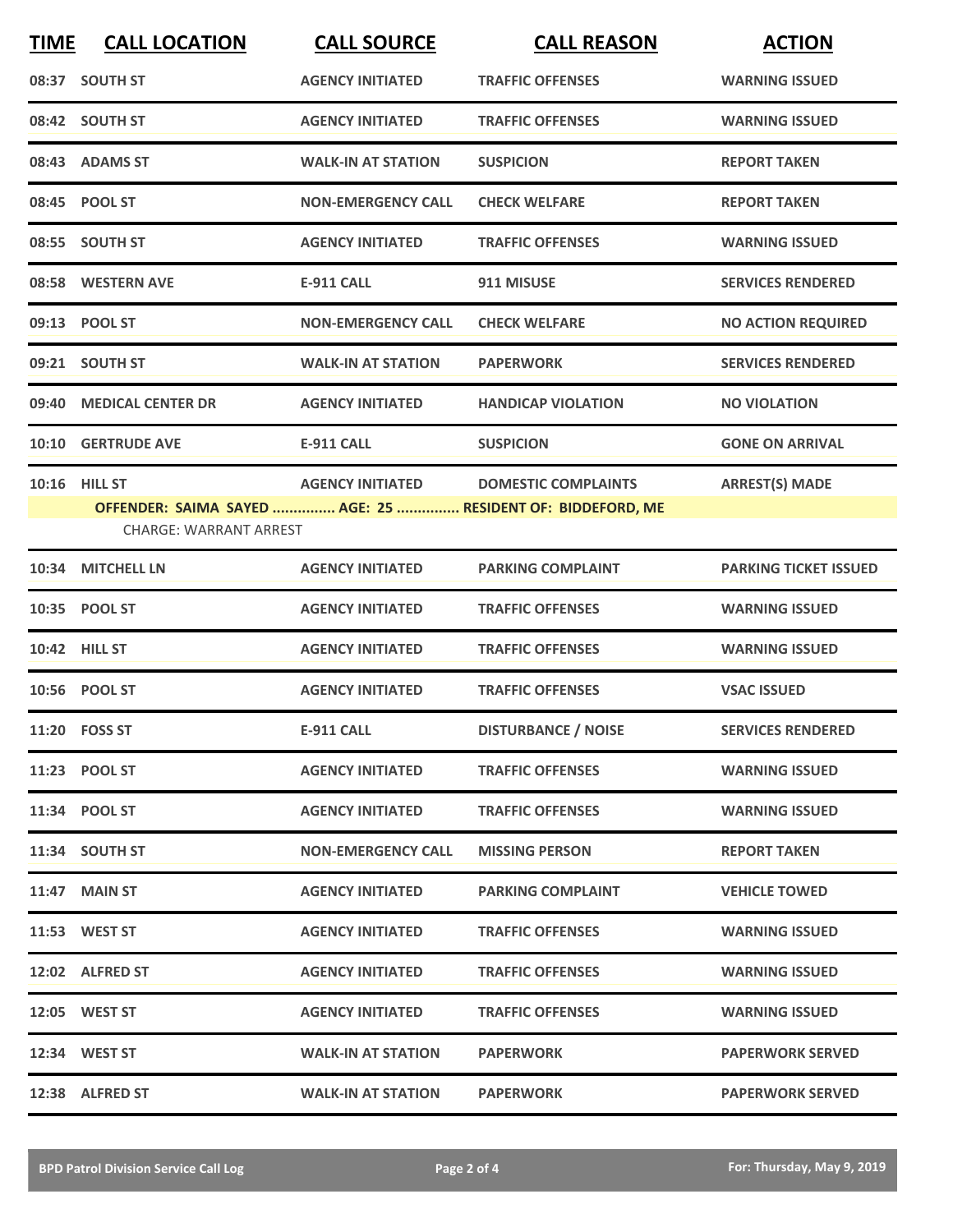| <b>TIME</b> | <b>CALL LOCATION</b>                          | <b>CALL SOURCE</b>                                                                                        | <b>CALL REASON</b>                                                                         | <b>ACTION</b>            |
|-------------|-----------------------------------------------|-----------------------------------------------------------------------------------------------------------|--------------------------------------------------------------------------------------------|--------------------------|
|             | 12:41 ELM ST + HOOPER ST                      | <b>NON-EMERGENCY CALL</b>                                                                                 | <b>TRESPASSING</b>                                                                         | <b>NEGATIVE CONTACT</b>  |
|             | 13:06 DENTAL AVE                              | <b>AGENCY INITIATED</b>                                                                                   | <b>ANIMAL COMPLAINT</b>                                                                    | <b>SERVICES RENDERED</b> |
|             | 13:08 RAYMOND ST                              | <b>WALK-IN AT STATION</b>                                                                                 | <b>DOMESTIC COMPLAINTS</b>                                                                 | <b>REPORT TAKEN</b>      |
|             | 13:10 ALFRED ST                               | <b>AGENCY INITIATED</b>                                                                                   | <b>TRAFFIC OFFENSES</b>                                                                    | <b>WARNING ISSUED</b>    |
|             | 13:12 PROSPECT ST                             | <b>WALK-IN AT STATION</b>                                                                                 | <b>CRIMINAL MISCHIEF</b>                                                                   | <b>REPORT TAKEN</b>      |
|             | 13:20 ALFRED ST                               | <b>AGENCY INITIATED</b>                                                                                   | <b>TRAFFIC OFFENSES</b>                                                                    | <b>VSAC ISSUED</b>       |
|             | 13:20 GRANITE ST                              | <b>AGENCY INITIATED</b>                                                                                   | <b>DOMESTIC COMPLAINTS</b>                                                                 | <b>REPORT TAKEN</b>      |
|             | 13:33 ALFRED ST                               | <b>AGENCY INITIATED</b>                                                                                   | <b>TRAFFIC OFFENSES</b>                                                                    | <b>WARNING ISSUED</b>    |
|             | 13:42 BEACH HOUSE LN                          | <b>NON-EMERGENCY CALL</b>                                                                                 | <b>ANIMAL COMPLAINT</b>                                                                    | <b>GONE ON ARRIVAL</b>   |
|             | 13:43 LAMBERT ST                              | <b>AGENCY INITIATED</b>                                                                                   | <b>TRAFFIC OFFENSES</b>                                                                    | <b>VSAC ISSUED</b>       |
|             | 14:03 PROSPECT ST                             | <b>AGENCY INITIATED</b>                                                                                   | <b>OPER AFTER SUSPENSION</b><br>OFFENDER: FEROZ SAYED  AGE: 34  RESIDENT OF: BIDDEFORD, ME | <b>ARREST(S) MADE</b>    |
|             | <b>CHARGE: VIOLATING CONDITION OF RELEASE</b> | CHARGE: FAIL TO GIVE CORRECT NAME, ADDRESS OR DOB<br>CHARGE: OPERATING AFTER HABITUAL OFFENDER REVOCATION |                                                                                            |                          |
|             | 14:07 BIRCH ST                                | <b>E-911 CALL</b>                                                                                         | <b>DOMESTIC COMPLAINTS</b>                                                                 | <b>REPORT TAKEN</b>      |
|             | 14:17 ALFRED ST                               | <b>WALK-IN AT STATION</b>                                                                                 | <b>PAPERWORK</b>                                                                           | <b>PAPERWORK SERVED</b>  |
|             | 15:03 POOL ST + HIGH ST                       | <b>AGENCY INITIATED</b>                                                                                   | <b>TRAFFIC OFFENSES</b>                                                                    | <b>WARNING ISSUED</b>    |
|             | 15:12 POOL ST + FOSS ST                       | <b>NON-EMERGENCY CALL</b>                                                                                 | <b>ANIMAL COMPLAINT</b>                                                                    | <b>SERVICES RENDERED</b> |
|             | 15:14 ALFRED ST                               | <b>AGENCY INITIATED</b>                                                                                   | <b>LIQUOR LAW VIOLATION</b>                                                                | <b>REPORT TAKEN</b>      |
|             | 15:21 POOL ST                                 | <b>AGENCY INITIATED</b>                                                                                   | <b>TRAFFIC OFFENSES</b>                                                                    | <b>WARNING ISSUED</b>    |
|             | <b>15:24 BRADBURY ST</b>                      | <b>WALK-IN AT STATION</b>                                                                                 | <b>MISSING PERSON</b>                                                                      | <b>REPORT TAKEN</b>      |
|             | 15:26 ALFRED ST + ELM ST                      | <b>NON-EMERGENCY CALL</b>                                                                                 | <b>SUSPICION</b>                                                                           | <b>NEGATIVE CONTACT</b>  |
|             | 15:26 HILLS BEACH RD                          | <b>NON-EMERGENCY CALL</b>                                                                                 | <b>THEFT</b>                                                                               | <b>REPORT TAKEN</b>      |
|             | 16:29 SOUTH ST                                | <b>AGENCY INITIATED</b>                                                                                   | <b>TRAFFIC OFFENSES</b>                                                                    | <b>WARNING ISSUED</b>    |
|             | 16:34 PIKE ST                                 | <b>WALK-IN AT STATION</b>                                                                                 | <b>HARASSMENT</b>                                                                          | <b>SERVICES RENDERED</b> |
|             | 16:46 BIRCH ST                                | <b>NON-EMERGENCY CALL</b>                                                                                 | <b>THEFT</b>                                                                               | <b>REPORT TAKEN</b>      |
|             | <b>16:52 HILL ST</b>                          | <b>E-911 CALL</b>                                                                                         | 911 MISUSE                                                                                 | <b>WARNING ISSUED</b>    |